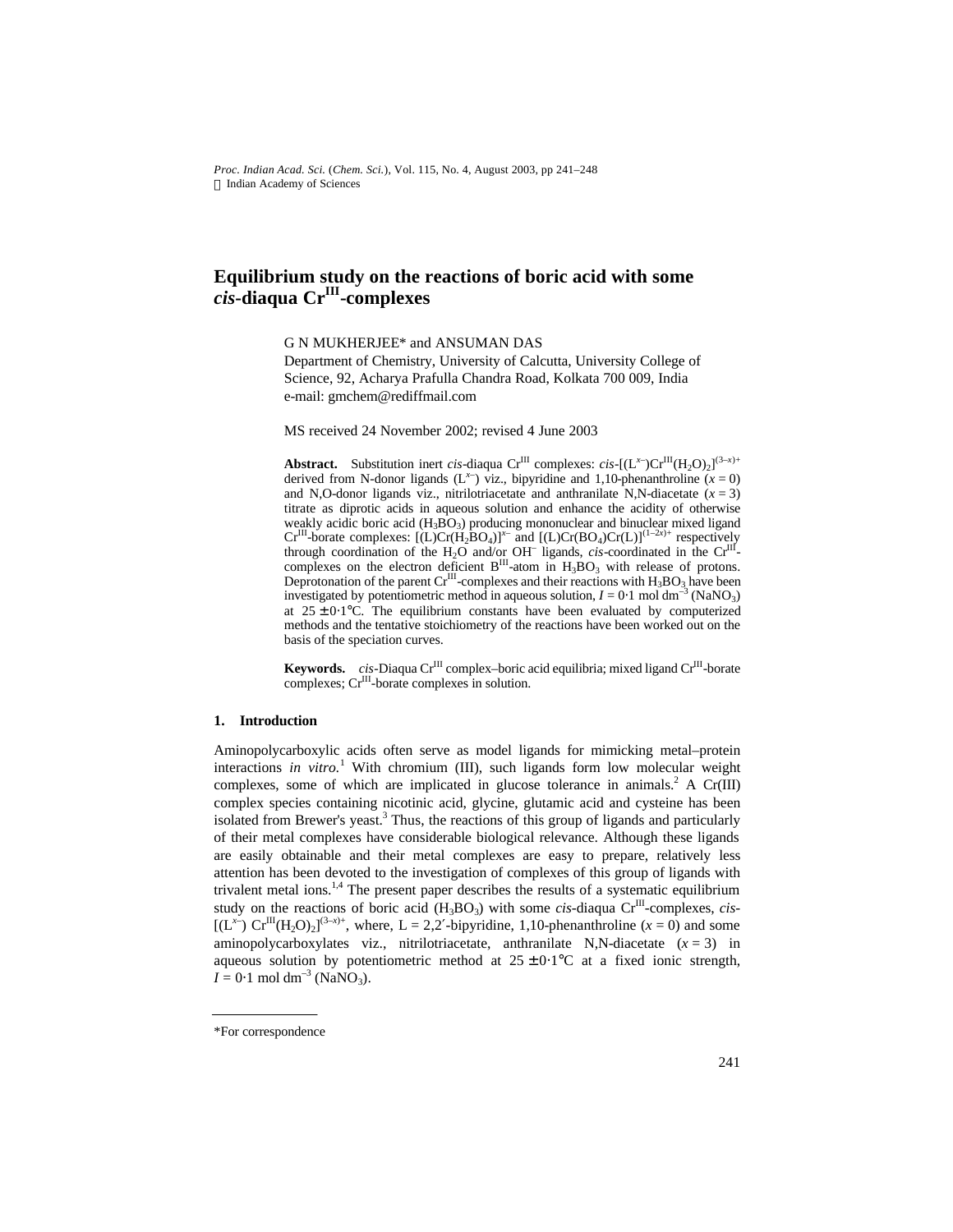#### **2. Experimental**

Boric acid, 2,2′-bipyridine (bipy), 1,10-phenanthroline (phen), nitrilotracetic acid (H<sub>3</sub>nta), chromium (III) chloride hexahydrate, sodium nitrate, and nitric acid used were of AR grade. Anthranilic acid N,N-diacetic acid  $(H_3)$  was synthesised by condensing anthranilic acid (0⋅01 mol) with monochloroacetic acid (0⋅022 mol) in Na<sub>2</sub>CO<sub>3</sub> medium according to the literature procedure.<sup>5</sup> The *cis*-diaqua/aquahydroxo chromium (III) complexes: *cis*-[Cr(bipy)<sub>2</sub>(OH)(H<sub>2</sub>O)](ClO<sub>4</sub>)<sub>2</sub>,<sup>6</sup> *cis*-[Cr(phen)<sub>2</sub>(H<sub>2</sub>O)<sub>2</sub>](NO<sub>3</sub>)<sub>3</sub>.2H<sub>2</sub>O,<sup>6</sup> [Cr(ada)(H<sub>2</sub>O)<sub>2</sub>].3H<sub>2</sub>O<sup>7</sup> and [Cr(nta)(H<sub>2</sub>O)<sub>2</sub>]<sup>4c</sup> were prepared according to reported procedures. Purity of the complexes formed was checked by elemental analysis and spectral measurements (table 1). The absorption spectra of the complexes remained unchanged on keeping their aqueous solutions for several days at room temperature. This indicated that the complexes were kinetically quite stable towards substitution.

The following solutions (i)–(vi), each of initial volume 25 ml and ionic strength,  $I = 0.1$  mol dm<sup>-3</sup> (NaNO<sub>3</sub>) were prepared in doubly distilled CO<sub>2</sub>-free water for pH metric measurements: (1),  $0.01 M$  HNO<sub>3</sub>; (2),  $0.01 M$  HNO<sub>3</sub> +  $0.001 M$  H<sub>3</sub>BO<sub>3</sub>; (3),  $(1) + 0.001 M$  [(L)Cr(H<sub>2</sub>O)<sub>2</sub>]; (4), (3) + 0⋅001 M H<sub>3</sub>BO<sub>3</sub>; (5), (1) + 0⋅002 M  $[(L)Cr(H<sub>2</sub>O)<sub>2</sub>]; (6), (5) + 0.001 M H<sub>3</sub>BO<sub>3</sub>, where, L = (bipy)<sub>2</sub>, (phen)<sub>2</sub>, (nta<sup>3-</sup>), (ada<sup>3-</sup>).$ The solutions were thermostated at  $25 \pm 0.1^{\circ}$ C and then pH-metrically titrated with carbonate free<sup>8</sup> standard 0⋅1 mol dm<sup>-3</sup> NaOH solution prepared from GR grade NaOH pellets.

pH measurements were made with a Systronics 335 pH-meter (accuracy: ± 0⋅01 pH) employing a special glass electrode (pH  $1-14$ ) in conjunction with an SCE. UV-Vis spectra were recorded on a Hitachi U-3501 spectrophotometer.  $pK_W$  of water at the experimental temperature and activity coefficient of hydrogen ion at the experimental ionic strength were obtained from the literature.<sup>9,10</sup> Analytical concentrations of  $H^+$  ion at different pH-meter readings were obtained according to the usual procedure.<sup>11</sup> Equilibrium constants were evaluated by the computer program,  $SCOGS<sup>12</sup>$  for which the stoichiometries of the complexes are described in table 2. Initial values of the ionisation constant of  $H_3BO_3$  and deprotonation constants of the *cis*-diaqua  $Cr^{III}$ -complexes supplied to the computer as input data, were evaluated according to the method of Irving and Rossotti.<sup>13</sup> Computer-refined values of the equilibrium constants and other related constants corresponding the minimum standard deviation are presented in table 3.

| <b>III)</b> COMPICACS.                       |                      |        |         |         |                                                         |
|----------------------------------------------|----------------------|--------|---------|---------|---------------------------------------------------------|
|                                              | $(\%)$ Found (calcd) |        |         |         | Spectral measurements<br>$I^{\mathrm{H}_2O}$ (nm) (e)   |
| Complex                                      |                      | H      | N       | Cr      | found [literature]                                      |
| $[Cr(bipy)2(OH)(H2O)](ClO4)2$                | 39.72                | 3.39   | 9.53    | 7.54    | 493 (44.7)                                              |
|                                              | (40.11)              | (3.17) | (9.36)  | (7.36)  | [494 (44.8)]                                            |
| $[Cr(phen)2(H2O)2](NO3)3$ .2H <sub>2</sub> O | 43.57                | 3.88   | 14.82   | 8.91    | 497(43.3)                                               |
|                                              | (42.96)              | (3.58) | (14.61) | (8.69)  | [496 (44.8)]                                            |
| $[Cr(nta)(H_2O)_2]$                          | 26.24                | 3.74   | 4.96    | 18.52   | 558 (92.1) 407 (99.8)                                   |
|                                              | (26.09)              | (3.62) | (5.07)  | (18.84) | $[556 (93)]^a [405 (99.5)]^a$                           |
| [ $Cr(ada)(H_2O)_2$ ].3H <sub>2</sub> O      | 33.50                | 4.65   | 3.52    | $13-40$ | 547 (83.6) 396 (86.0)                                   |
|                                              | (33.67)              | (4.59) | (3.57)  | (13.26) | $[546 (85 \cdot 1)]^b$ [396 (87 $\cdot$ 1] <sup>b</sup> |

**Table 1.** Elemental analysis and electronic spectral data for *cis*-diaqua chromium  $(III)$  complexes

(33⋅67) (4⋅59) (3⋅57) (13⋅26) [546 (85⋅1)]<sup>b</sup> [396 (87⋅1]<sup>b</sup>

 ${}^{a}$ Ref. [4c];  ${}^{b}$ Ref. [7]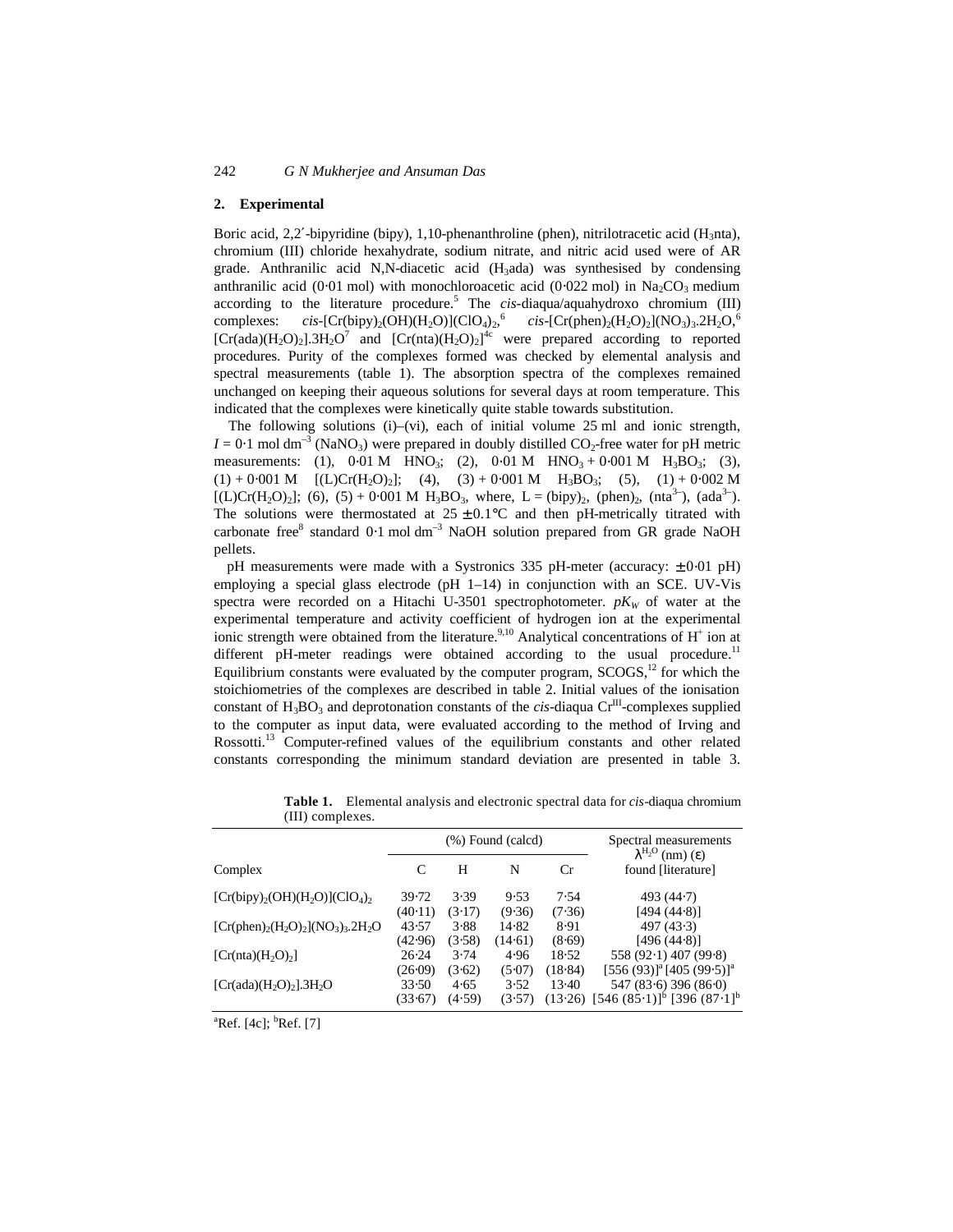Table 2. Stoichiometry of the complex species appearing in 1:1 and 2:1 *cis*-[(L<sup>x–</sup>)Cr<sup>III</sup>(H<sub>2</sub>O)<sub>2</sub>]<sup>(3-x)+</sup>-H<sub>3</sub>BO<sub>3</sub> systems, L = (bipy)<sub>2</sub>, (phen)<sub>2</sub> ( $x = 0$ ) and nta<sup>3–</sup>, ada<sup>3–</sup> ( $x = 3$ ).

| Compd. No.*  | Complex species                                                                                                                          |  |  |
|--------------|------------------------------------------------------------------------------------------------------------------------------------------|--|--|
| Н<br>ш<br>IV | $H_3BO_3$<br>B(OH) <sub>4</sub><br>$[(L^{x-})Cr(H_2O)_2]^{(3-x)+}$<br>$[(L^{x-})Cr(OH)(H_2O)]^{(2-x)+}$<br>$[(L^{x-})Cr(OH)_2]^{(1-x)+}$ |  |  |
|              | $[(L^{x-})Cr(H_2BO_4)]^{x-}$<br>$[(L^{x-})Cr(BO_4)M(L^{x-})]^{(1-2x)}$                                                                   |  |  |

\*These numbers (**I–V**) are also used for the speciation curves of the complexes (figures 1–2)

**Table 3.** Equilibrium constants\* of the reactions of *cis*-[( $L^{x-}$ )  $Cr^{III}(H_2O)_2$ ]<sup>(3-*x*)+</sup> complexes with  $H_3BO_3$  in aqueous solution. L = (bipy)<sub>2</sub>, (phen)<sub>2</sub> ( $x = 0$ ) and nta<sup>3-</sup>, ada<sup>3-</sup> ( $x = 3$ ). Temp. = 25°C; I = 0.1 mol dm<sup>-3</sup> (NaNO<sub>3</sub>),  $pK_{H_3BO_3}^H = 9.00$ 

|                                       |            | L       |            |            |
|---------------------------------------|------------|---------|------------|------------|
| Constants                             | $(bipy)_2$ | (phen)  | $n a^{3-}$ | $ada^{3-}$ |
| $\log K_{I}^{H}$                      | $-3.14$    | $-3.18$ | $-5.79$    | $-6.30$    |
| $\log K_{\rm II}^{\rm H}$             | $-5.80$    | $-5.78$ | $-8.55$    | $-8.54$    |
| $Logb_{112}$                          | 1.75       | 1.98    | $-1.17$    | $-1.56$    |
| $logb_{214}$                          | $1-70$     | 1.72    | $-3.45$    | $-4.48$    |
| $\log K^{\rm 2H}_{\rm (H_3BO_3+II)}$  | $-4.11$    | $-3.84$ | $-4.38$    | $-4.26$    |
| $\log K^{\rm 3H}_{\rm (H_3BO_3+2II)}$ | $-1.02$    | $-0.92$ | $-0.87$    | $-0.88$    |

<sup>\*</sup>Limits of error:  $\pm (0.02 \sim 0.05)$  in log unit

Tentative stoichiometries of the reactions were elucidated with the help of the speciation curves (figures 1–2).

#### **3. Results and discussion**

### 3.1 *Deprotonation equilibria of cis-[(L)CrIII(H2O)2] complexes*

*cis*-Diaqua chromium (III) complexes,  $[(L^x)Cr^{III}(H_2O)_2]^{(3-x)+}$ , L = (bipy)<sub>2</sub>, (phen)<sub>2</sub> (*x* = 0) show two well-defined buffer regions, one in the pH range 3⋅0–4⋅5 and the other in the pH range 5⋅0–7⋅0. For the complexes with  $L = ada<sup>3−</sup>$  and nta<sup>3−</sup> ( $x = 3$ ) the above two buffer regions are observed in the pH ranges 5⋅0–7⋅0 and 7⋅5–9⋅5 respectively. One mole of base per mole of the complexes is consumed in each of the two buffer regions, which is obviously due to successive deprotonation of the two coordinated  $H_2O$  ligands in these  $cis$ -diaqua  $Cr^{III}$ -complexes  $(I)^{4c,6-7}$  to produce the corresponding monoaquamonohydroxo and dihydroxo complexes (**II** and **III** respectively) according to the equilibria (1) and (2) below as the speciation curves (figures 1–2) imply.

$$
[(Lx-)Cr(H2O)2](3-x)+ \rightleftharpoons [(L)Cr(OH)(H2O)](2-x)+ + H+,(I)
$$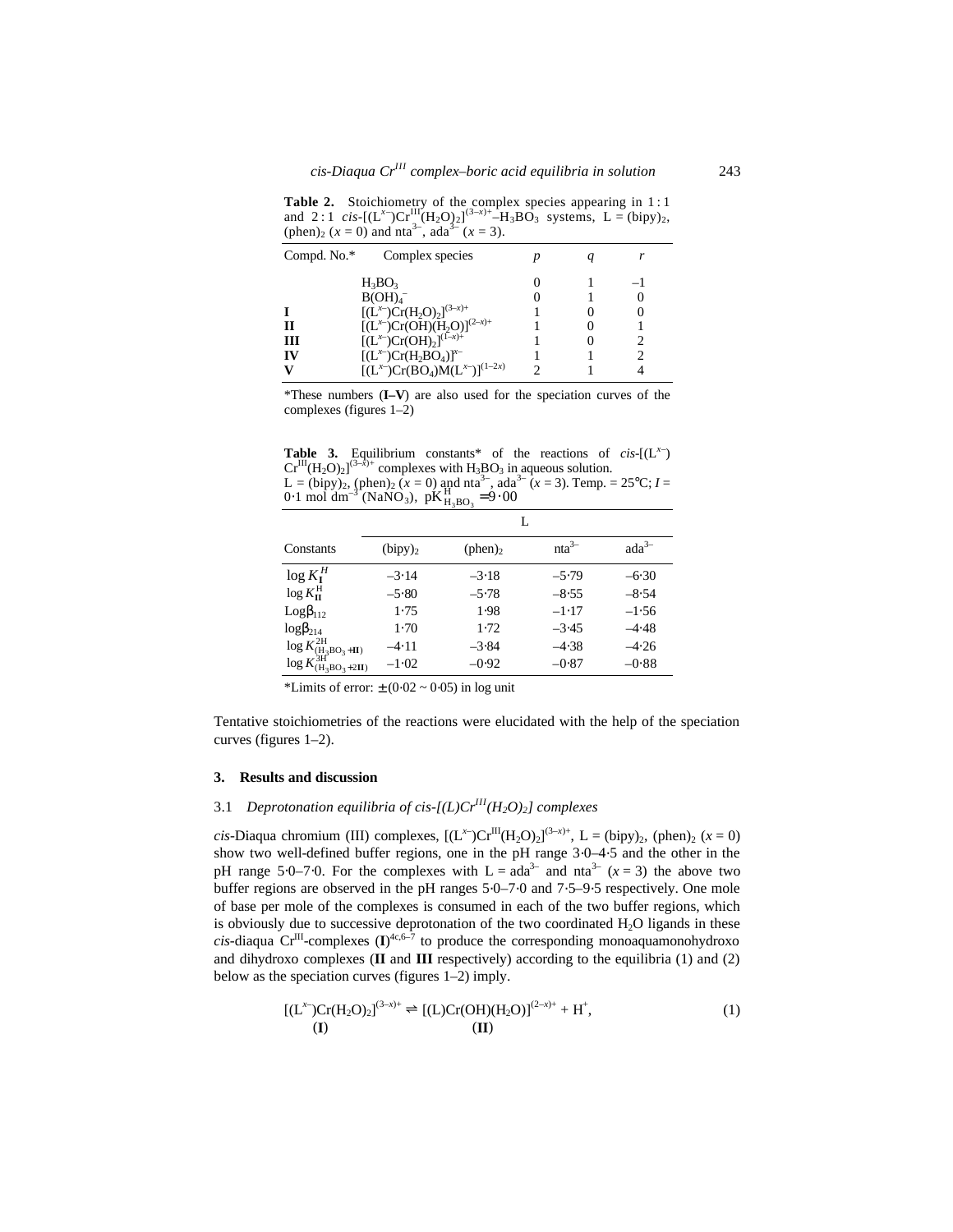

**Figure 1.** Species distribution curves of  $cis_{z}$ [Cr(bipy)<sub>2</sub>(H<sub>2</sub>O)<sub>2</sub>]<sup>3+</sup>: H<sub>3</sub>BO<sub>3</sub>. (a) 1:1 and (**b**) 2:1 systems: (I)  $[Cr(bipy)_2(H_2O)_2]^3$ <sup>2</sup>, (II)  $[Cr(bipy)_2(OH)(H_2O)]^{2+}$ , (III)  $[Cr(bipy)<sub>2</sub>(OH)<sub>2</sub>]<sup>+</sup>$ , (IV)  $[Cr(bipy)<sub>2</sub>(H<sub>2</sub>BO<sub>4</sub>)]<sup>7</sup>$ , (V)  $[Cr<sub>2</sub>(bipy)<sub>4</sub>(BO<sub>4</sub>)]<sup>+</sup>$ .

$$
K_{\mathrm{I}}^{\mathrm{H}} = ([\mathbf{II}][\mathbf{H}]) / [\mathbf{I}], \tag{1a}
$$

$$
[(L)Cr(OH)(H_2O)]^{(2-x)+} \rightleftharpoons [(L)Cr(OH)_2]^{(1-x)+} + H^+,
$$
\n(2)

$$
K_{\mathbf{II}}^{\mathbf{H}} = ([\mathbf{III}][\mathbf{H}])/[\mathbf{II}].
$$
 (2a)

Charges are omitted from the mathematical expressions for clarity.

# 3.2 *Reaction of H<sub>3</sub>BO<sub>3</sub></sub> with cis-[(L)Cr*<sup>*III</sup>*(*H<sub>2</sub>O)*<sub>2</sub>*] complexes*</sup>

Boric acid  $(H_3BO_3)$  in aqueous solution ionises as a weak monobasic Lewis acid according to the following equilibria,<sup>14</sup>

> $H_3BO_3 + 2H_2O \rightleftharpoons H_3O^+ + B(OH)_4^ \hspace{1.6cm}$ , (3)

$$
K_{\text{H}_3\text{BO}_3}^{\text{H}} = ([\text{H}][\text{B}(\text{OH})_4]) / [\text{H}_3\text{BO}_3].
$$
 (3a)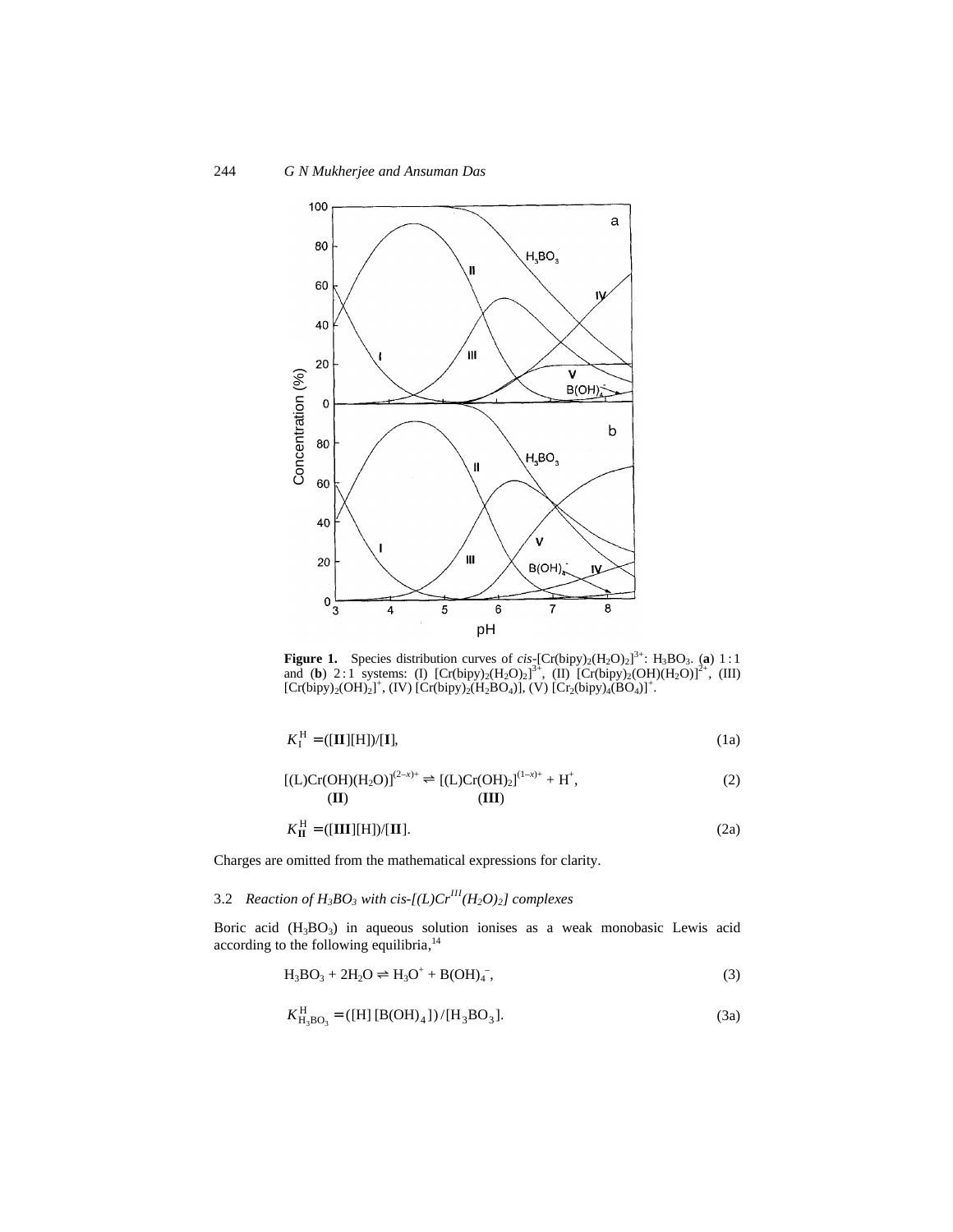

**Figure 2.** Species distribution curves of *cis*-[Cr(nta)( $H_2O$ )<sub>2</sub>]:  $H_3BO_3$ . (**a**) 1:1 and (**b**) 2:1 systems: (I)  $[Cr(nta)(H_2O)_2]$ , (II)  $[Cr(nta)(OH)(H_2O)]^-$ , (III)  $[Cr(nta)(OH)_2]^2$ ,  $(IV) [Cr(nta)(H_2BO_4)]^3$ ,  $(V) [Cr_2(nta)_2(BO_4)]^5$ .

Two well-defined buffer regions are observed when 1: 1 and 2 : 1 mixtures of the *cis*-  $[(L^{x-})Cr(H_2O)_2]^{(3-x)+}$  complexes  $(L = (bipy)_2, (phen)_2, nta^{3-}$  and  $ada^{3-}$ ) and  $H_3BO_3$  are pHmetrically titrated with NaOH. The first buffer regions are found to be superimposable with that of the first step deprotonation equilibria (1) of the parent complexes in the absence of  $H_3BO_3$  and the amounts of base consumed in these buffer regions are just equal to the molar concentrations of these complexes. The second buffer regions occur at pH values lower than the buffer regions corresponding to the second step deprotonation equilibria (2) of the parent complexes and the ionisation equilibria (3) of  $H_3BO_3$ . The amounts of base consumed in these second buffer regions are exactly equal to the sum of the molar concentrations of the  $Cr^{III}$ -complexes and  $H_3BO_3$ . It is, therefore, evident from these observations that the monoaqua-monohydroxo complexes (**II**), resulting from deprotonation of the parent *cis*-diaqua complexes (I), having one OH group and one H<sub>2</sub>O ligand in *cis*-positions, are the actual species that react with  $H_3BO_3$  to release protons at lower pH values in the second buffer region. As there is no chance of any ligand exchange reaction under the present experimental conditions, the monoaquamonohydroxo complexes  $(II)$  may react with  $H_3BO_3$  according to the equilibria (4) and (5) to produce the 1:1 and the 2:1  $[(L)Cr(H<sub>2</sub>O)<sub>2</sub>]$ : borate complexes  $(IV \text{ and } V)$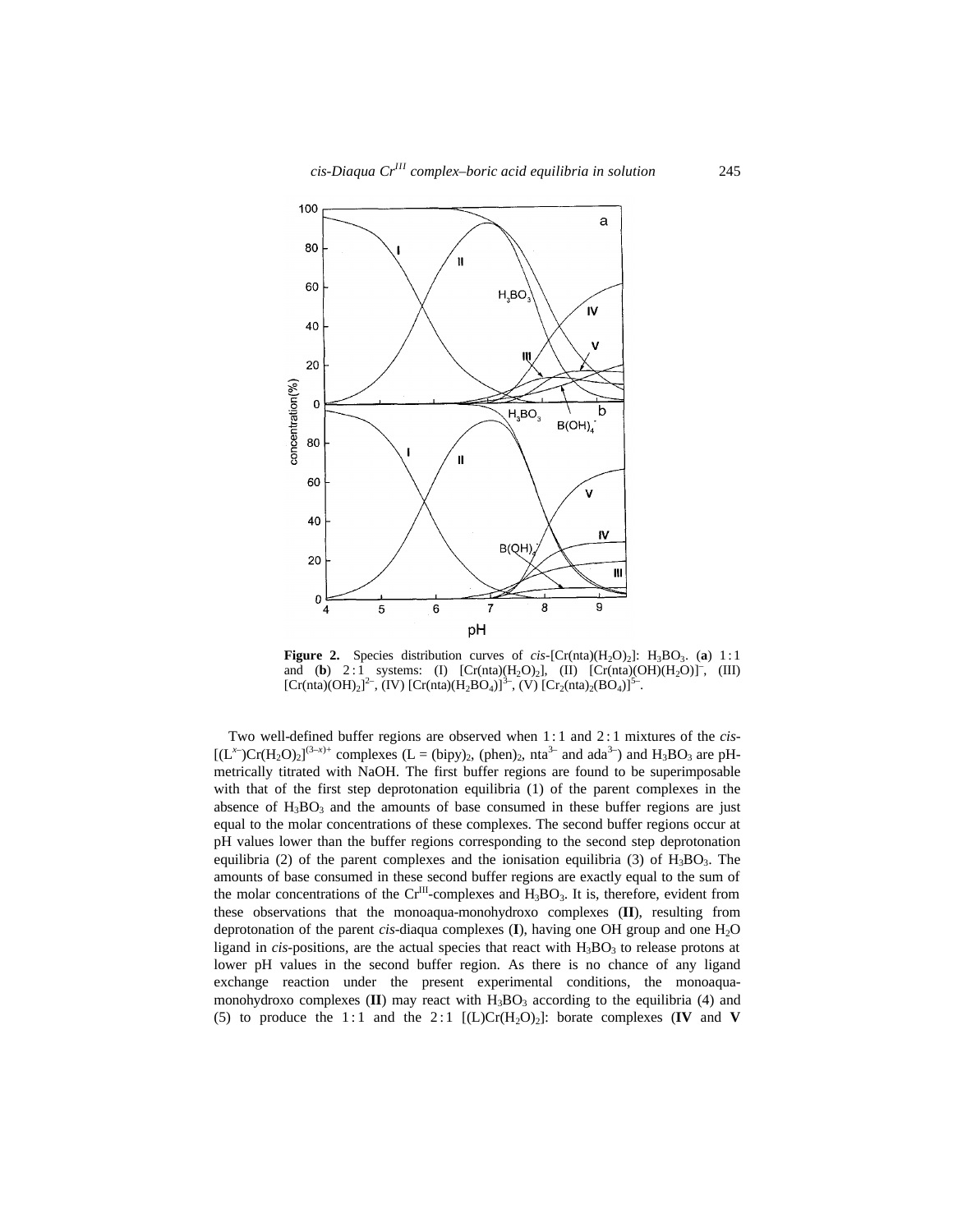#### 246 *G N Mukherjee and Ansuman Das*

respectively) in the same manner as the cis-1,2-diols react with  $H_3BO_3$ .<sup>15</sup> These are also implied by the speciation curves (figures  $1-2$ ) of these systems in the experimental pH regions:

$$
[(L^{x-})Cr(OH)(H_2O)]^{(2-x)+} + H_3BO_3 + H_2O \rightleftharpoons [(L)Cr(H_2BO_4)]^{x-} + 2H_3O^+, \quad (4)
$$
  
(**II**)

$$
K_{\left(\mathrm{H}_{3}\mathrm{BO}_{3}+\mathrm{II}\right)}^{2\mathrm{H}} = ([\mathbf{IV}][\mathbf{H}]^{2})/([\mathbf{II}][\mathbf{H}_{3}\mathrm{BO}_{3}]). \tag{4a}
$$

$$
2[(L^{x-})Cr(OH)(H_2O)]^{(2-x)+} + H_3BO_3 \rightleftharpoons [(L)Cr(BO_4)Cr(L)]^{(1-2x)+} + 3H_3O^+ \quad (5)
$$
\n
$$
(II)
$$

$$
K_{\left(\text{H}_{3}\text{BO}_{3}+2\text{II}\right)}^{\text{3H}} = ([\mathbf{V}][\text{H}]^{3})/([\mathbf{II}]^{2}[\text{H}_{3}\text{BO}_{3}]). \tag{5a}
$$

3.1 *Calculation of the equilibrium constants of the reactions of*  $c$ *is-[(L<sup>x-</sup>)Cr<sup>III</sup>(H<sub>2</sub>O)<sub>2</sub>]<sup>(3–x)+</sup> with H<sub>3</sub>BO<sub>3</sub>* 

Reactions of *cis*- $[(L^x)Cr^{III}(H_2O)_2]^{(3-x)+}$  complexes with  $H_3BO_3$  may be represented according to the general equilibria (6):

$$
p[(\mathbf{L}^{x})\mathbf{C}\mathbf{r}^{\text{III}}(\mathbf{H}_{2}\mathbf{O})_{2}]^{(3-x)+} + q\mathbf{B}(\mathbf{O}\mathbf{H})_{4}^{-} \rightleftharpoons [\{(\mathbf{L}^{x})\mathbf{C}\mathbf{r}^{\text{III}}\}_{p}(\mathbf{H}_{4-r}\mathbf{B}\mathbf{O}_{4})_{q}]^{[p(3-x)-q(r+1)]+} + qr\mathbf{H}_{3}\mathbf{O}^{+} + (2p-qr)\mathbf{H}_{2}\mathbf{O},
$$
\n(6)

and the equilibrium constants ( $\mathbf{b}_{par}$ ) of these reactions may be defined according to,

$$
\boldsymbol{b}_{pqr} = \frac{\left[ \left\{ (\mathbf{L})\mathbf{C}\mathbf{r}^{\mathbf{H}} \right\}_{p} (\mathbf{H}_{4-r}\mathbf{B}\mathbf{O}_{4})_{q} \right] [\mathbf{H}]^{qr}}{\left[ (\mathbf{L})\mathbf{C}\mathbf{r}^{\mathbf{H}} (\mathbf{H}_{2}\mathbf{O})_{2} \right]^{p} [\mathbf{B}(\mathbf{O}\mathbf{H})_{4}]^{q}},
$$
\n(6a)

where, p and q represent the stoichiometric numbers of  $[(L)Cr^{III}(H_2O)_2]$  and  $B(OH)_4^-$  ions respectively and  $r$  is the number of protons released from the  $B(OH)_4$ <sup>-</sup> ion in forming the  $[{(L^x)Cr^{III}}]_p(H_{4-r}BO_4)_q]^{[p(3-x)-q(r+1)]^+}$ . *p* and *q* may be zero or positive integers, *r* is a positive integer for a deprotonated or a hydroxo species, negative integer for a protonated species and zero for a neutral normal species. The equilibrium constants  $(b_{112}$  and  $b_{214})$ corresponding to the formation of mononuclear and binuclear mixed ligand complexes,  $[(L)Cr(H_2BO_4)]^{x-}$  (IV) and  $[(L)Cr(BO_4)Cr(L)]^{(1-2x)+}$  (V) respectively may, therefore, be defined according to the relations:

$$
\boldsymbol{b}_{112} = ([\mathbf{IV}][\mathbf{H}]^2) / ([\mathbf{I}][\mathbf{B}(\mathbf{OH})_4]), \tag{7}
$$

$$
\mathbf{b}_{214} = ([\mathbf{V}][\mathbf{H}]^{4})/([\mathbf{I}]^{2}[\mathbf{B}(\mathbf{OH})_{4}]). \tag{8}
$$

These constants  $(b_{112}$  and  $b_{214}$ ) along with the deprotonation constants,  $\bm{b}_{01-1}$  ( $K_{H_3BO_3}^H$ ),  $\bm{b}_{101}$  ( $K_I^H$ ),  $\bm{b}_{102}$  ( $K_I^H K_{II}^H = K_I^{2H}$ ) (table 2) may be directly obtained as computer output, from which the equilibrium constants of the reactions (4) and (5) as defined according to (4a) and (5a), may be calculated using the relations (4b) and (5b) respectively.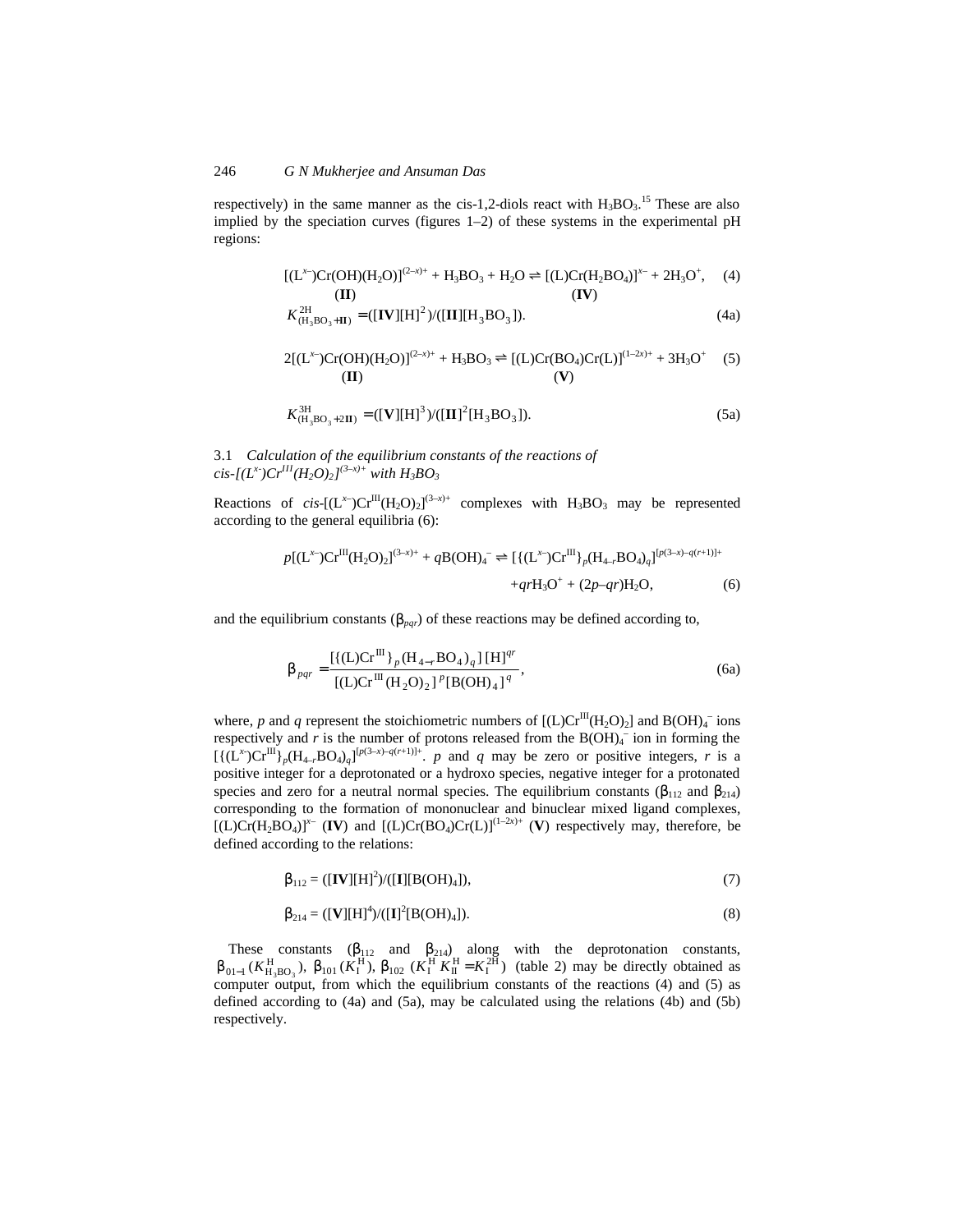*cis-Diaqua CrIII complex–boric acid equilibria in solution* 247

$$
\log K_{(\text{II} + \text{H}_3 \text{BO}_3)}^{\text{2H}} = \log \mathbf{b}_{112} + \log K_{\text{H}_3 \text{BO}_3}^{\text{H}} - \log K_{\text{I}}^{\text{H}},
$$
(4b)

$$
\log K_{(2II+H_3BO_3)}^{3H} = \log b_{214} + \log K_{H_3BO_3}^H - 2\log K_I^H.
$$
 (5b)

Since the *cis*- $[(L^x)Cr^{III}(H_2O)_2]^{(3-x)+}$  complexes are substitution inert, in these reactions (4) and (5), the Cr<sup>III</sup>–OH or Cr<sup>III</sup>–OH<sub>2</sub> bonds remain intact, while coordination of the Cr<sup>III</sup> bound OH or OH<sub>2</sub> ligands to the electron-deficient  $B<sup>III</sup>$ -centre of H<sub>3</sub>BO<sub>3</sub> takes place with release of  $H_3O^+$ , as may be visualised according to the (4c) and (5c) respectively, omitting charges on the complexes (**II**, **IV** and **V**):

$$
(L)Cr^{III} \left\{\begin{array}{ccc}\nOH & HO & OH & H_2O & \implies (L)Cr^{III} & O & H_2O \\
CH & H_2 & H_2O & \implies (L)Cr^{III} & O & H_2O \\
CH & H_2 & H_2O & \implies (L)Cr^{III} & O & H_2O \\
CH & H_2 & \implies (L)Cr^{III} & O & H_2O \\
CH & H_2 & \implies (L)Cr^{III} & O & H_2O\n\end{array}\right\}.
$$

$$
(L)Cr^{III} \left\langle \begin{array}{ccc} OH & HO & OH & HO \\ & + & CO & H & HQ \end{array} \right\rangle Cr^{III}(L) \implies (L)Cr^{III} \left\langle \begin{array}{ccc} O & O & O \\ & O & O & O \end{array} \right\rangle Cr^{III}(L) + 3H_3O \tag{5c}
$$
\n
$$
(IL) \qquad (II) \qquad (V)
$$

Formation and rupture of O–H bond being very fast, these equilibria, (4c) and (5c), are established quite rapidly.

#### **4. Conclusions**

Like the *cis*-[(N<sub>4</sub>)Co<sup>III</sup>(H<sub>2</sub>O)<sub>2</sub>]<sup>3+</sup> complexes (N<sub>4</sub> = (bipy)<sub>2</sub>, (tn)<sub>2</sub>, (trien),<sup>16</sup> the *cis*-[(L<sup>x–</sup>)  $Cr^{III}(H_2O)_2$ <sup>(3-x)+</sup> complexes (L = (bipy)<sub>2</sub>, (phen)<sub>2</sub>, nta<sup>3-</sup>, ada<sup>3-</sup>) are structurally similar to  $cis-1$ ,2-diols and react with  $H_3BO_3$  in aqueous solution to form mixed ligand borate complexes,  $[(L)Cr(H_2BO_4)]^{x-}$  and  $[(L)Cr(BO_4)Cr(L)]^{(1-2x)+}$  enhancing the acidity of the aqueous solution of otherwise weak  $H_3BO_3$ .  $Cr^{III}$  being substitution inert, formation of such complexes occur through coordination of the  $Cr^{III}$  bound OH or OH<sub>2</sub> ligands on the electron deficient  $B^{III}$  centre of H<sub>3</sub>BO<sub>3</sub>, keeping the Cr<sup>III</sup>–OH or Cr<sup>III</sup>–OH<sub>2</sub> bonds intact, with concomitant release of protons in aqueous solution.

#### **Acknowledgement**

AD is grateful to the Council of Scientific and Industrial Research for a fellowship.

#### **References**

- 1. (a) Bocarsly J R, Chiang M Y, Bryant L and Barton J K 1990 *Inorg. Chem.* **29** 4898; (b) Bocarsly J R and Barton J K 1992 *Inorg. Chem.* **31** 2827
- 2. Mertz W 1981 *Science* **213** 1332
- 3. Toefer E W, Mertz W, Polansky M P, Roginsky E E and Wolf W R 1977 *J. Agric. Food Chem.* **25** 162
- 4. (a) Hualin Z and Xu Z 1990 *Polyhedron* **9** 137; (b) Visser H G, Leipoldt L G, Parcel W and Mostert D 1994 *Polyhedron* **13** 1051; (c) Bhattacharyya S K and Bannerjee R 1997 *Polyhedron* **16** 4217
- 5. Young A and Sweet T R 1958 *J. Am. Chem. Soc.* **80** 800